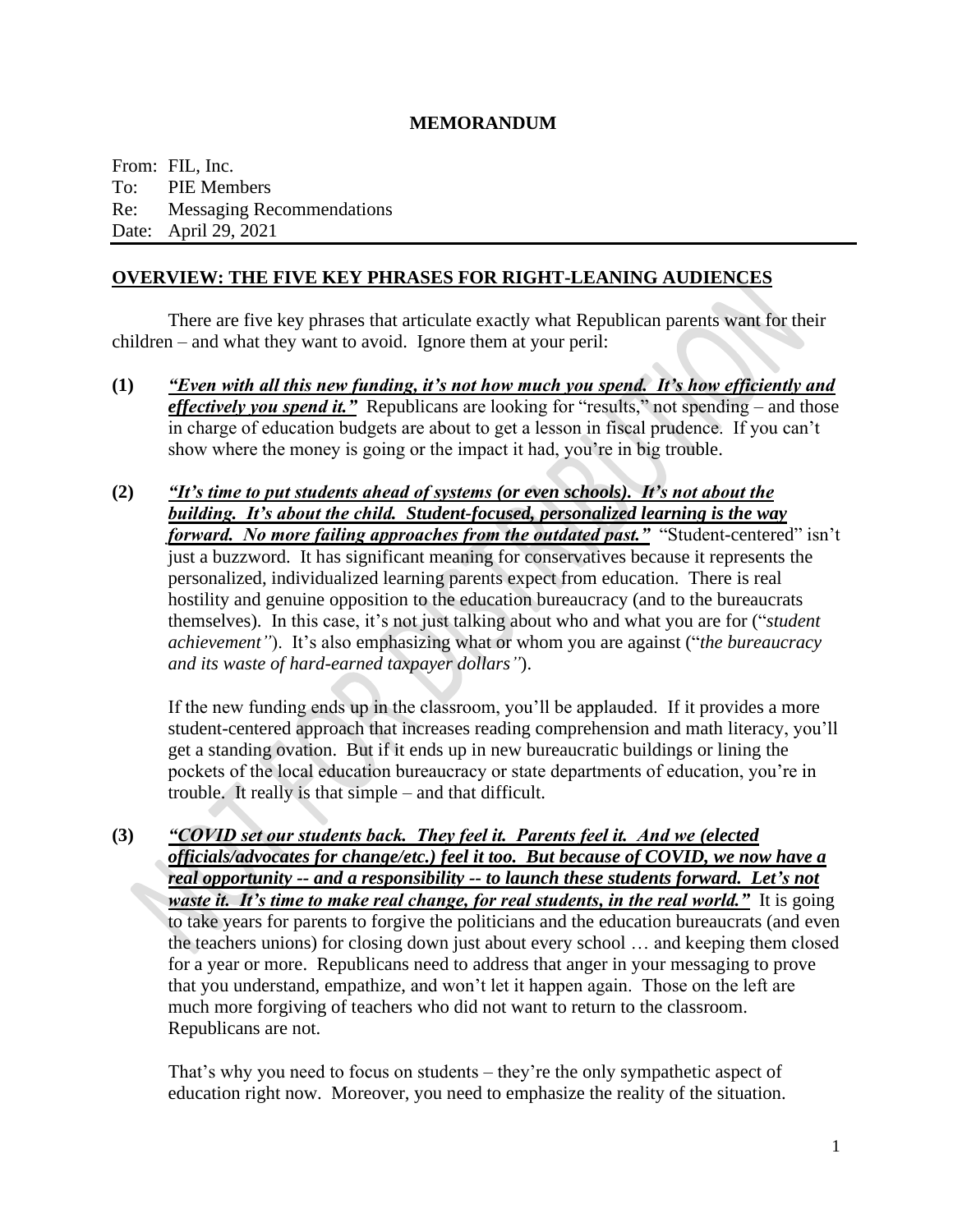Emphasizing that these are *real* students who were *really* hurt says you not only get it but are trying to address the damage.

- **(4)** *"Accountability is everything. All of this new funding is important, but we must always remember it is made possible by hardworking taxpayers. We owe it to them to go line by line, dollar by dollar, and make sure every cent goes where it belongs – to students in classrooms."* This is important. The Left is likely to embrace *"equity"* as their highest priority. For Republicans and conservatives, it is about *"accountability."* They want to know that every dime taken from hardworking taxpayers goes straight into the classroom. Anything less is considered theft.
- **(5)** *"It's not the effort that matters. It's the result. From college-based courses to workbased learning, students must be fully prepared for college, career, and real life.*" Not all conservatives want their children attending left-wing universities. Particularly in blue collar communities, parents want their children to have a marketable skill. In uppermiddle class suburbs, the expectation is that high school prepares you for a successful college career. That's why it is essential that you reflect both life paths when you talk about education. In fact, one of the most popular education *"reforms"* expands the various *"career education"* and **"work-based learning"** options. That's the definition of *"real life"* to millions of parents.

## **EDUCATION: WHAT AMERICANS** *REALLY* **THINK**

#### **Covid is your shield, and language is your sword.**

An overwhelming majority of Americans support increased funding for education. That support stretches across partisan lines, though most notably, the usually tight-fisted GOP loyalists are also in favor of more dollars flowing to the classroom. Democrats will measure success by how much you spend. Republicans will demand to know how you spent it and the difference it made.

With that in mind, here's what we learned:

- **1) Republicans do NOT know the details of the American Rescue Plan (ARP).** While there is considerable surface support for the ARP, based on our work over the past month, there is going to be considerable concern – and likely outrage – as they come to realize what the \$1.9 trillion dollar package includes. In particular, when they find out that just a tiny fraction of the education spending is actually going to open up schools in the Fall, that's going to trigger a distaste for the rest of the spending. You have been warned.
- **2) They are happy with the significant funding increases, but your language must personalize it.** COVID gives you some (SOME!) cover for the inordinate amount of money being spent in ways that similarly sized spending bills of the past were rejected. At fully 73% support for the ARP (only 7% against!), the results are overwhelming.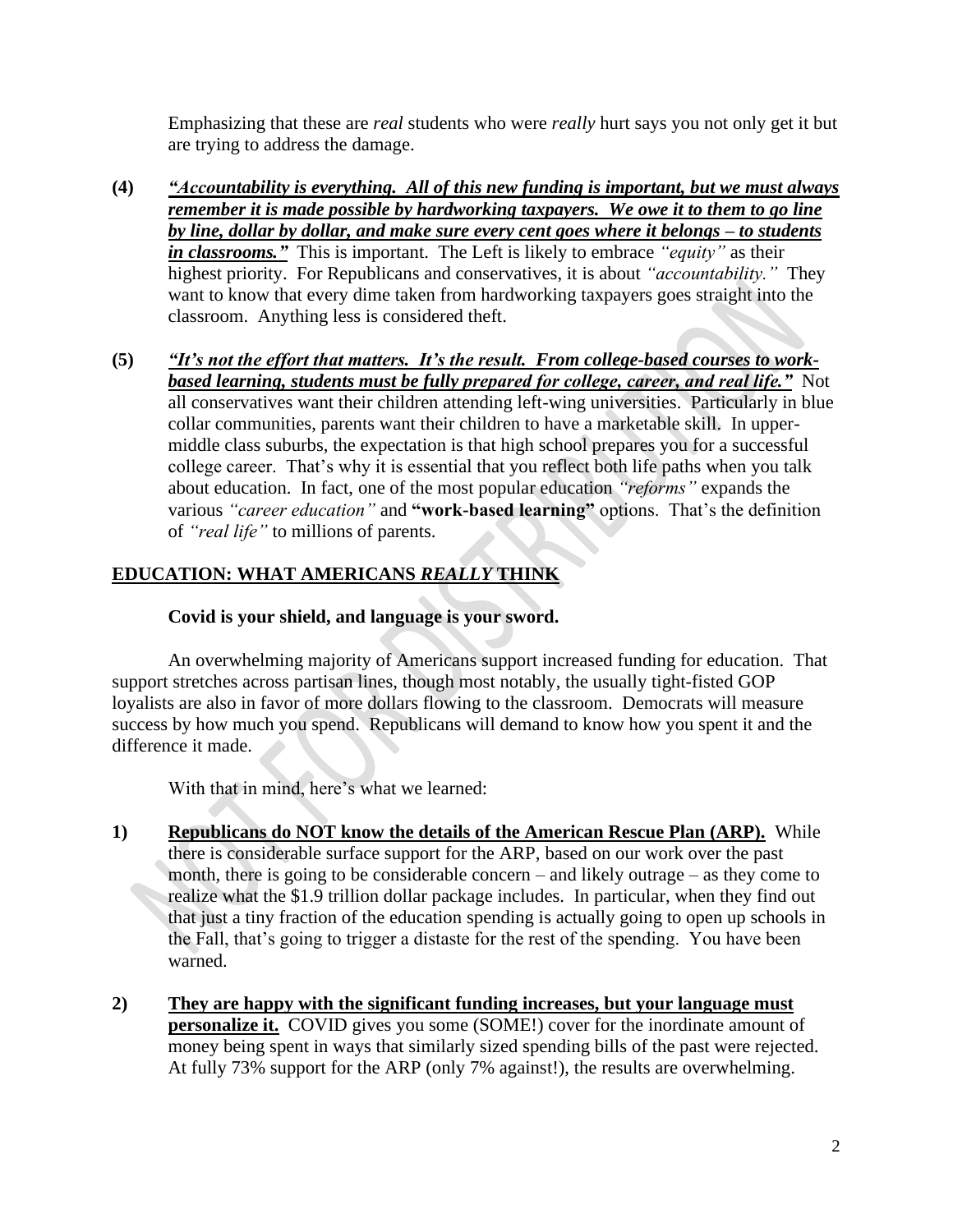Even among Republican parents, it's a 61% to 13% support margin. We simply don't see numbers that cut across partisan lines like this in modern American politics.

But digging deeper into the weeds, the GOP reaction is less clear – and potentially much less favorable. Only 15% of Republicans know "a great deal" about the \$190 billion targeted towards education, compared to a sizeable 34% among Democrats. When Republicans come to realize how much is being spent – and the tax increases required to pay for it – support is going to drop.

**3) COVID is the cover, for now.** When the \$190 billion figure is put before respondents, a healthy majority of American parents (55%) say it's the *"appropriate amount,"* with another 19% even saying it's "*not enough*." Only 12% say it's too much. But take a closer look among Republicans and a slightly different story emerges. A meaningful 19%, more than any other subgroup in the population say the \$190 billion is too much. Fully 69% of Democrats say that figure is the right amount, compared to just 45% of Republicans.

> **Warning: There will be immediate parent/voter outrage if schools start to claim that they don't have sufficient funding to open up safely, sensibly and on time in September.**

**4) The status quo is no longer acceptable. So say it! Despite the rapidly increasing demand to "get back to normal," half of all parents actually want to "rethink" education and try "new ways to teach students."** This is a big deal because public opinion has always been against significant change.

> 50% of parents believe: *"We should use this new money to start to rethink how we educate our children and come up with new ways to teach students in light of the COVID crisis,"*

42% of parents instead think: "*We should use this new money to help students and teachers get back to the way things were before the COVID crisis as soon as it is safe to do so."*

Read each response carefully. We loaded up the question to give the status quo the greatest likelihood of success, but the forces for change are still stronger. We asked a similar question a slightly different way, yet the conclusion holds up.

Fully 58% of parents say: *"This major new influx in federal funds opens the door to making bold changes in public education; we should take advantage of this opportunity."* Conversely,

Only 34% of parents believe *"Now is not the time to make major changes in public education; we should stick to funding existing programs and getting things back to normal."*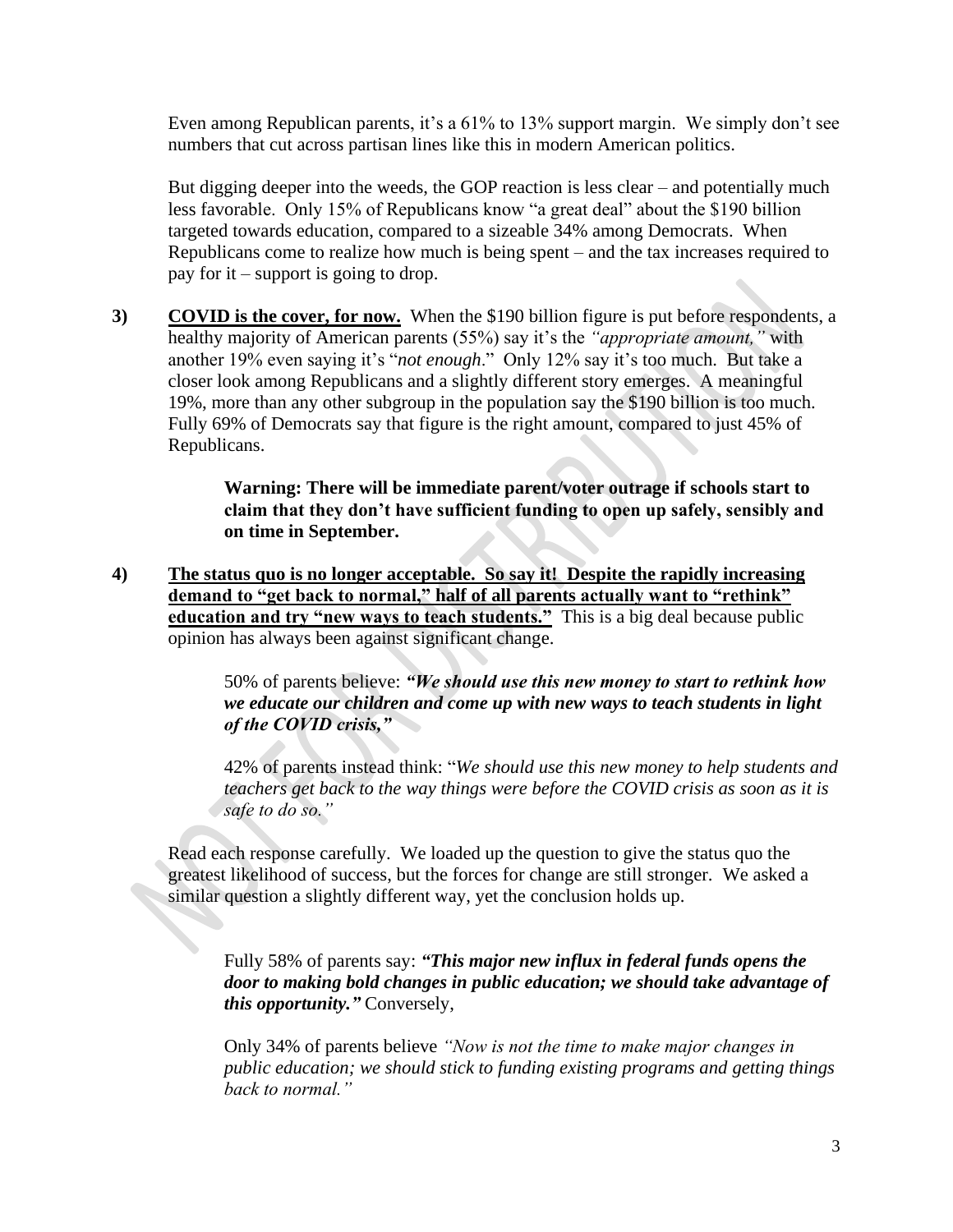Combine the responses and you get a perfect TV ad or opening statement for every meeting, interview and town hall:

#### **WORDS THAT WORK: THE PERFECT 30-SECOND AD**

*"COVID was rough on all of us, but most of all on our children. Let's take this opportunity to make schools BETTER. To put students FIRST. No more going back to the failed systems, structures, and approaches of the past. NOW is the time to invest this new money in students… NOT bureaucracy – students. Now is the time to rethink and reimagine education. NOW is the time to put students first in all we do."*

**Warning: Republican parents are slightly less adventurous and definitely more skeptical of** *"new"* **approaches to education. For example, 67% of Democratic parents want to make "bold changes" in public education, compared to just 47% of Republican parents. So it's important to include a reference to** *"tried and tested,"* **or** *"proven,"* **or** *"fact-based,"* **or even** *"back to basics."*

- **5) Democratic parents are more supportive of the various education reform efforts than Republican parents.** Drilling down on the results, American parents overall support every reform effort and every education program by at least 60% … and some has high as 76%. But recognize that Democratic parents are even more supportive across the board – with Republican parents more skeptical of each program and its effectiveness. For some of the programs and reform efforts, the differing levels of partisan support are staggering. Here are the most significant:
	- $\blacksquare$  A 21% gap in support for greater teacher diversity and skills.
	- A 20% gap in support for \$500 direct grants to parents.
	- A 20% gap in support for longer school days and longer school years.
	- A 19% gap in providing free pre-K education and childcare.
	- A 19% gap in providing special funding for kids with greater education needs.
	- An 18% gap in expanding broadband access and upgrading technology.
	- A 17% gap in promoting more innovative school assessment programs.
	- A 17% gap in providing more online training for teachers.

There's even greater Democratic parental support  $(+13%)$  for greater school options like charter schools and learning pods. We've never seen this before. Frankly, Democrats have never supported school reform to this universal degree...and Republicans have never been so skeptical. We don't know how to communicate this finding and the impact it could have, but we'll try. **ACT NOW!!**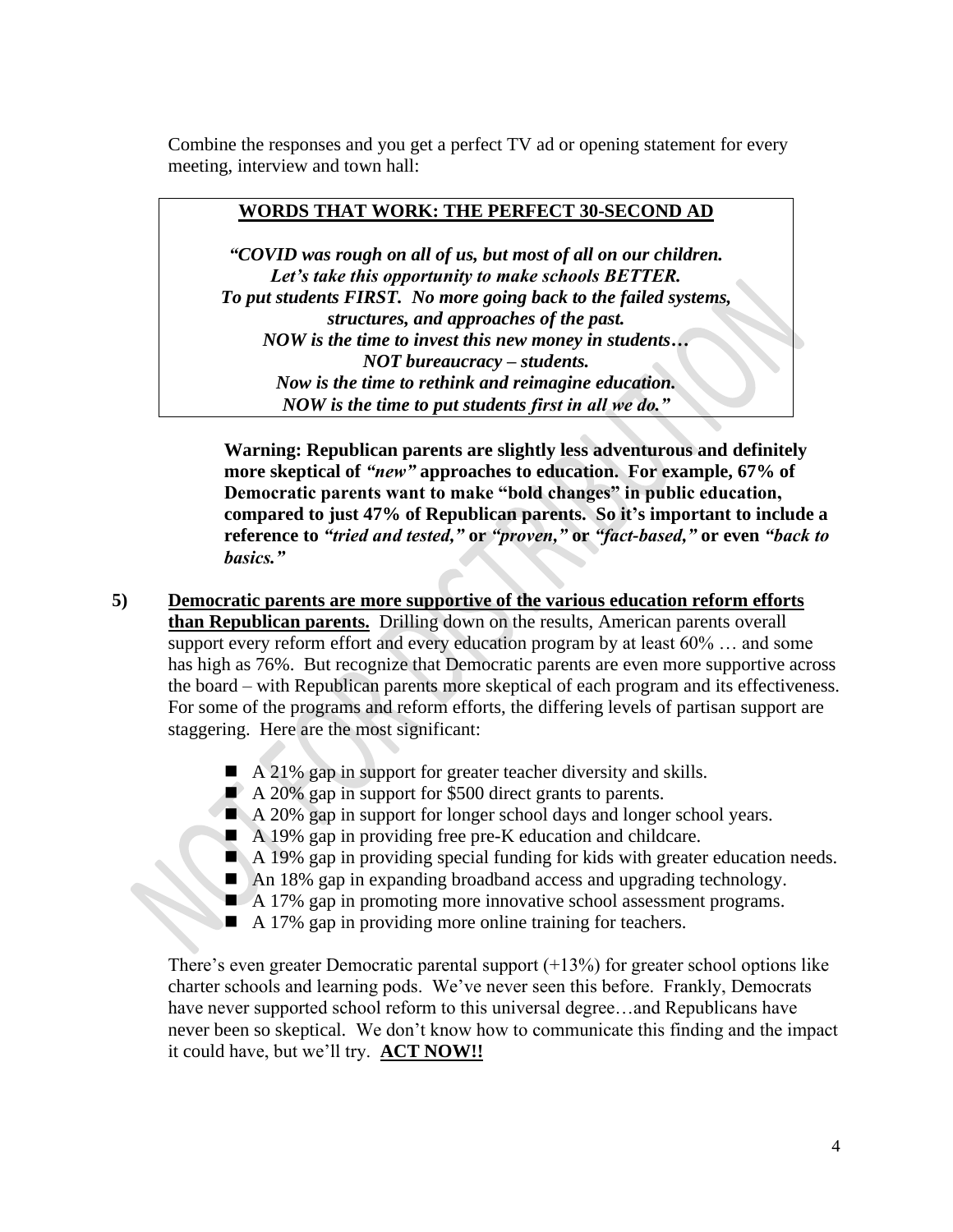## **Once again – and we will repeat this again and again… For Republicans, it's not**  *what* **you spend … or even** *how* **you spend it. It's the results from that spending that matter most.**

**6) But beware:** *"transparency"* **and** *"accountability"* **are more than just words. They are DEMANDS.** Fully 91% (!!) of Americans say that *transparency* is "extremely" or "very" important to how these new funds are spent. Republicans and Democrats alike unanimously embrace the principle that:

### *"Parents have a right to know exactly how their education dollars are being spent – and that their elected officials have the responsibility to tell them accurately, honestly and immediately."*

This affords YOU the opportunity to be THEIR voice for "*responsible, efficient, and effective student and school spending."* (Use those exact words.) To be precise, talk about *"education spending"* when it's about the right to know because it's more process oriented. But use *"student and school spending"* when it's about your mission/objective. If your message *lacks* those key principles, their trust will turn to opposition.

**7) Parental evaluation of public schools has nosedived over the past year, and parents continue to worry about the impact of COVID.** With only 17% believing students in their state receive an "excellent" education, the intensity of education effectiveness has dropped significant. Yes, parents are still giving schools relatively good marks – but not nearly as good as prior to COVID.

But more importantly, the concern of COVID-driven developmental setbacks is widespread. Fully 67% of parents are either very or somewhat concerned that their child/children *"has not been making as much progress as they would in a typical year because of the Covid crisis."* In the focus groups we've hosted over the past six months, parents have even cried, acknowledging how far their children have slipped both intellectually and emotionally. This acknowledgement of student "trauma" and the consequences is happening across the geographic, demographic and political divide – and so you should acknowledge it as well.